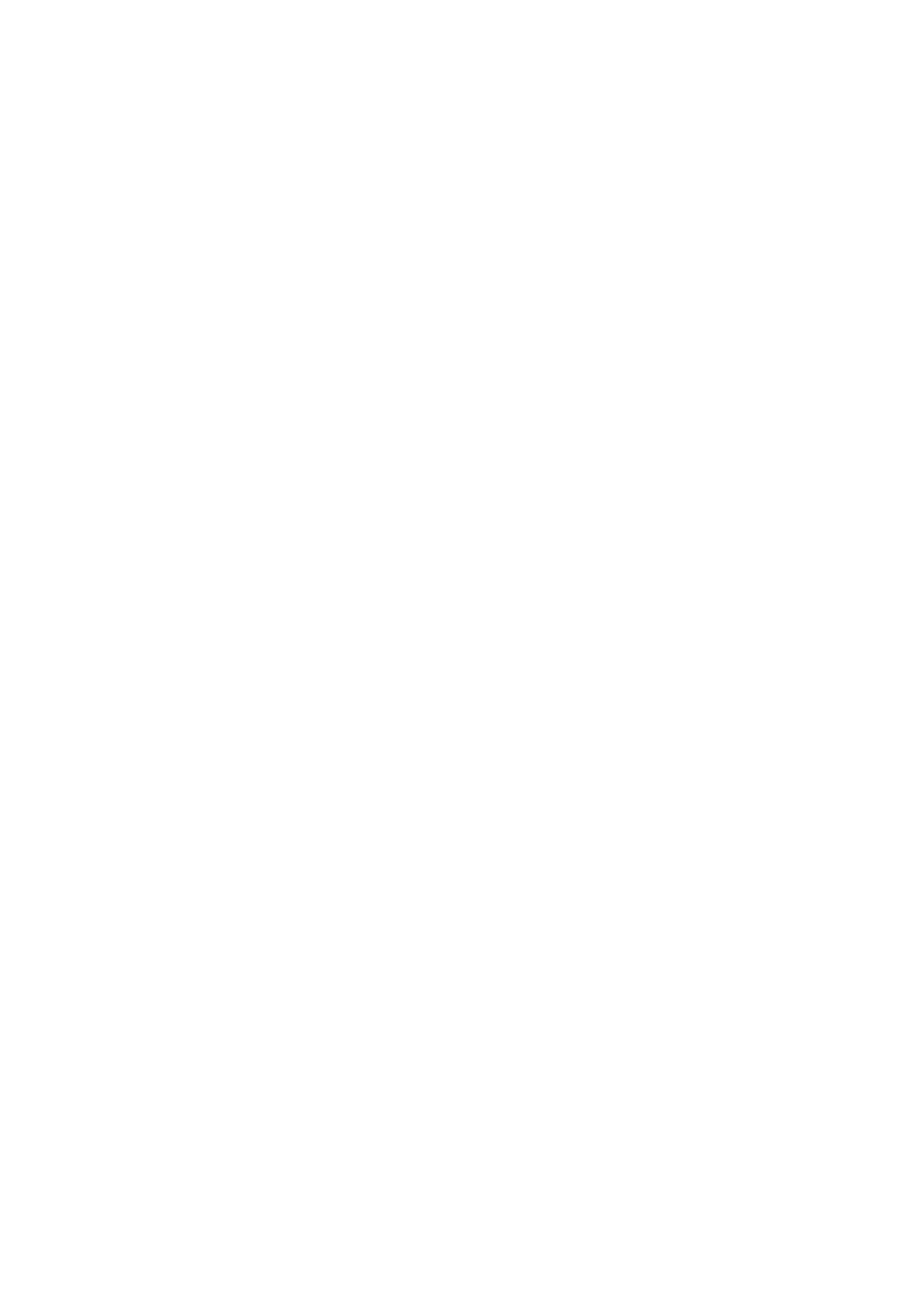## **1. Rules of debate at meetings**

- a Motions on the agenda shall be considered in the order that they appear unless the order is changed at the discretion of the chairman of the meeting.
- b A motion (including an amendment) shall not be progressed unless it has been moved and seconded.
- c A motion on the agenda that is not moved by its proposer may be treated by the chairman of the meeting as withdrawn.
- d If a motion (including an amendment) has been seconded, it may be withdrawn by the proposer only with the consent of the seconder and the meeting.
- e An amendment is a proposal to remove or add words to a motion. It shall not negate the motion.
- f If an amendment to the original motion is carried, the original motion becomes the substantive motion upon which further amendment(s) may be moved.
- g An amendment shall not be considered unless early verbal notice of it is given at the meeting and, if requested by the chairman of the meeting, is expressed in writing to the chairman.
- h A councillor may move an amendment to their own motion if agreed by the meeting. If a motion has already been seconded, the amendment shall be with the consent of the seconder and the meeting.
- i If there is more than one amendment to an original or substantive motion, the amendments shall be moved in the order directed by the chairman.
- j Subject to standing order 1(k) below, only one amendment shall be moved and debated at a time, the order of which shall be directed by the chairman of the meeting.
- k One or more amendments may be discussed together if the chairman of the meeting considers this expedient but each amendment shall be voted upon separately.
- l A councillor may not move more than one amendment to an original or substantive motion.
- m The mover of an amendment has no right of reply at the end of debate on it.
- n Where a series of amendments to an original motion are carried, the mover of the original motion shall have a right of reply either at the end of debate of the first amendment or at the very end of debate on the final substantive motion immediately before it is put to the vote.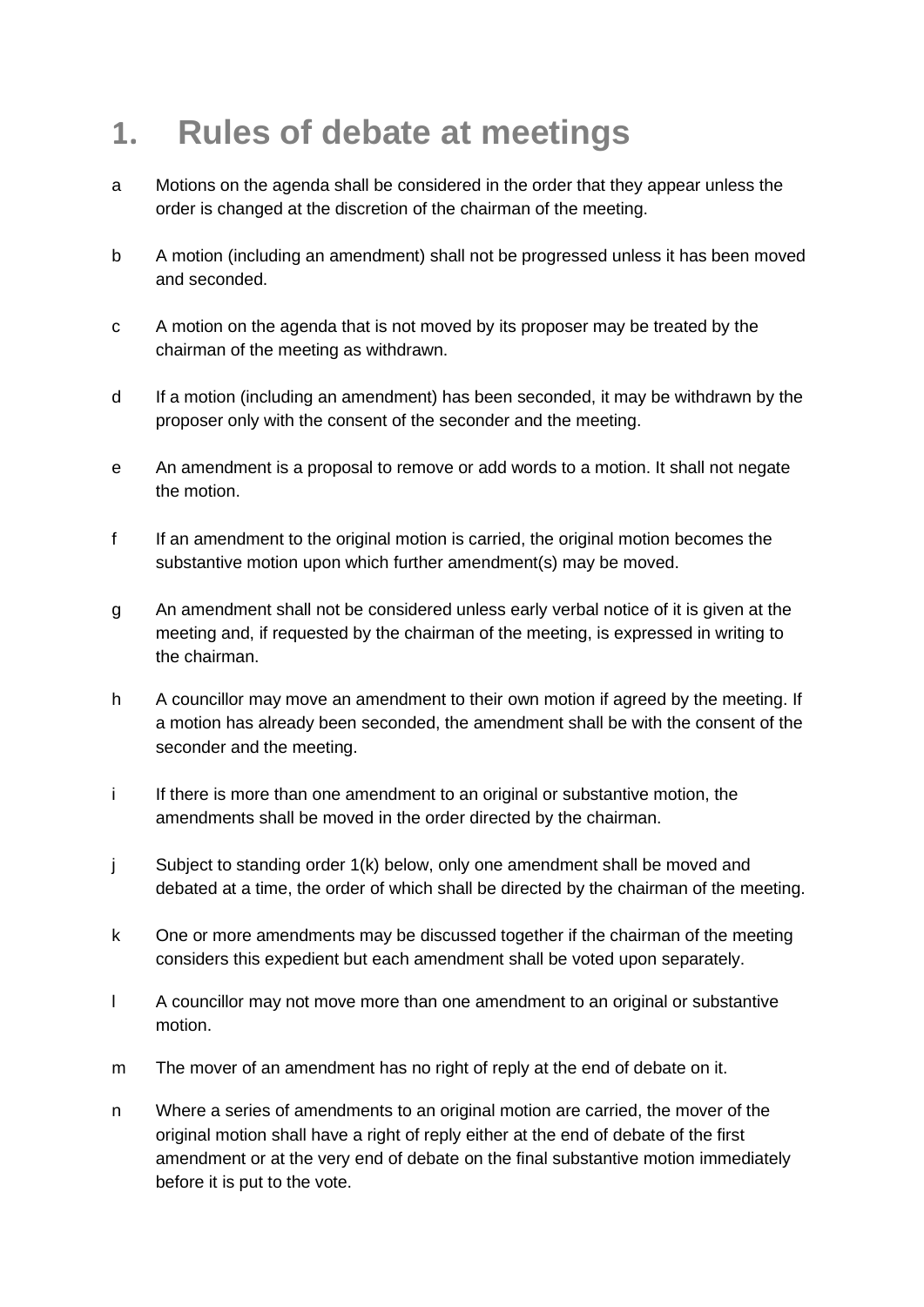- o Unless permitted by the chairman of the meeting, a councillor may speak once in the debate on a motion except:
	- i. to speak on an amendment moved by another councillor;
	- ii. to move or speak on another amendment if the motion has been amended since he last spoke;
	- iii. to make a point of order;
	- iv. to give a personal explanation; or
	- v. in exercise of a right of reply.
- p During the debate of a motion, a councillor may interrupt only on a point of order or a personal explanation and the councillor who was interrupted shall stop speaking. A councillor raising a point of order shall identify the standing order which he considers has been breached or specify the other irregularity in the proceedings of the meeting he is concerned by.
- q A point of order shall be decided by the chairman of the meeting and his decision shall be final.
- r When a motion is under debate, no other motion shall be moved except:
	- i. to amend the motion;
	- ii. to proceed to the next business;
	- iii. to adjourn the debate;
	- iv. to put the motion to a vote;
	- v. to ask a person to be no longer heard or to leave the meeting;
	- vi. to refer a motion to a committee or sub-committee for consideration;
	- vii. to exclude the public and press;
	- viii. to adjourn the meeting; or
	- ix. to suspend particular standing order(s) excepting those which reflect mandatory statutory requirements.
- s Before an original or substantive motion is put to the vote, the chairman of the meeting shall be satisfied that the motion has been sufficiently debated and that the mover of the motion under debate has exercised or waived his right of reply.
- t Excluding motions moved understanding order 1(r) above, the contributions or speeches by a councillor shall relate only to the motion under discussion and shall not exceed 5 minutes without the consent of the chairman of the meeting.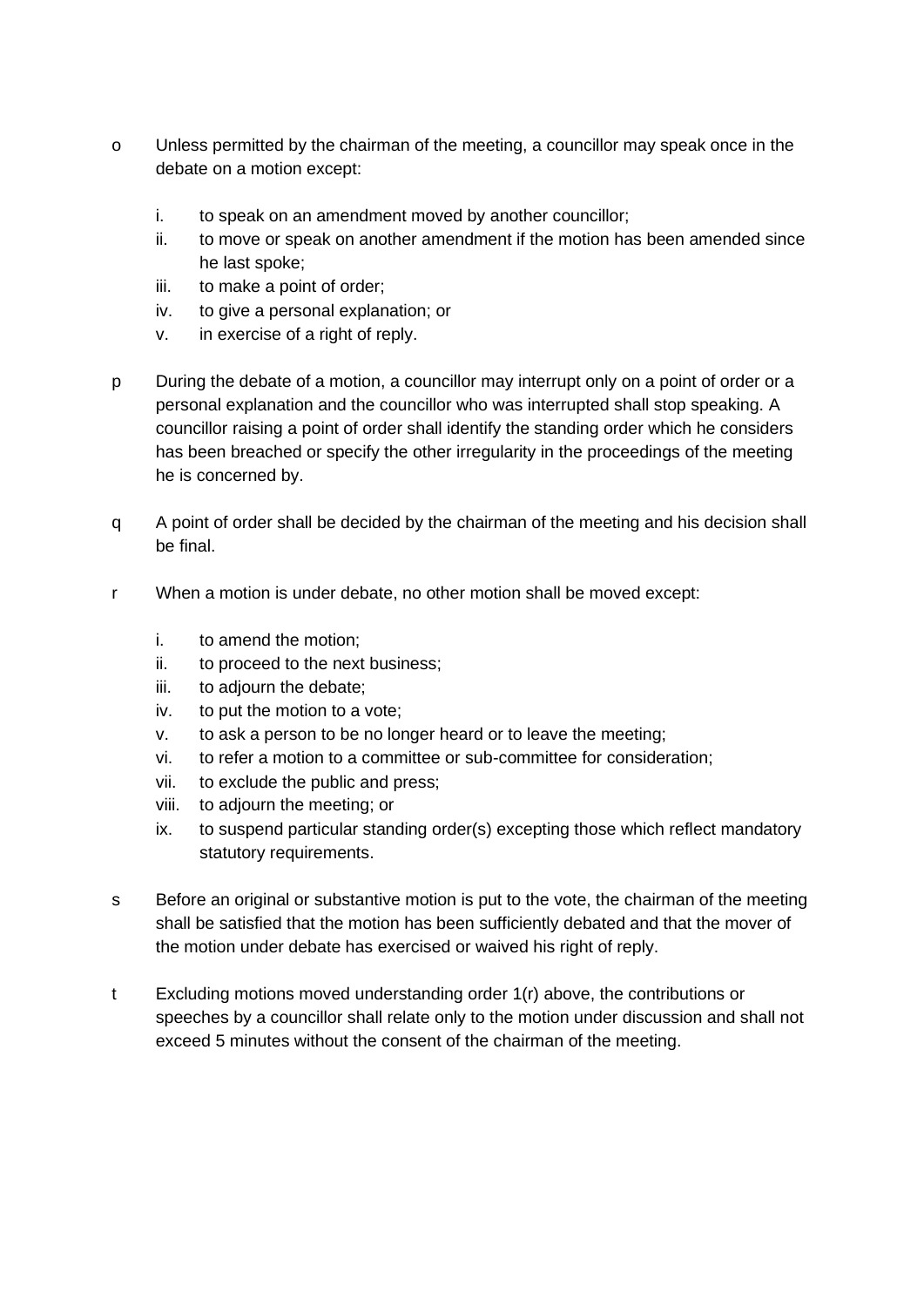## **2. Disorderly conduct at meetings**

- a No person shall obstruct the transaction of business at a meeting or behave offensively or improperly. If this standing order is ignored, the chairman of the meeting shall request such person(s) to moderate or improve their conduct.
- b If person(s) disregard the request of the chairman of the meeting to moderate or improve their conduct, any councillor or the chairman of the meeting may move that the person be no longer heard or excluded from the meeting. The motion, if seconded, shall be put to the vote without discussion.
- c If a resolution made under standing order 2(b) above is ignored, the chairman of the meeting may take further reasonable steps to restore order or to progress the meeting. This may include temporarily suspending or closing the meeting.

#### **3. Meetings generally**

- **Full Council meetings**
- **Committee meetings**

 $\mathcal{L}_{\mathcal{A}}$ 

- Sub-committee meetings
- $\blacksquare$ a Meetings shall not take place in premises which at the time of the meeting are used for the supply of alcohol, unless no other premises are available free of charge or at a reasonable cost.
- $\blacksquare$ b The minimum three clear days for notice of a meeting does not include the day on which notice was issued, the day of the meeting, a Sunday, a day of the Christmas break, a day of the Easter break or of a bank holiday or a day appointed for public thanksgiving or mourning.
	- c The minimum three clear days' public notice for a meeting does not include the day on which the notice was issued or the day of the meeting unless the meeting is convened at shorter notice
- $\mathcal{L}_{\mathcal{A}}$ d Meetings shall be open to the public unless their presence is prejudicial to the public interest by reason of the confidential nature of the business to be transacted or for other special reasons. The public's exclusion from part or all of a meeting shall be by a resolution which shall give reasons for the public's exclusion.
	- e Members of the public may make representations, answer questions and give evidence at a meeting which they are entitled to attend in respect of the business on the agenda.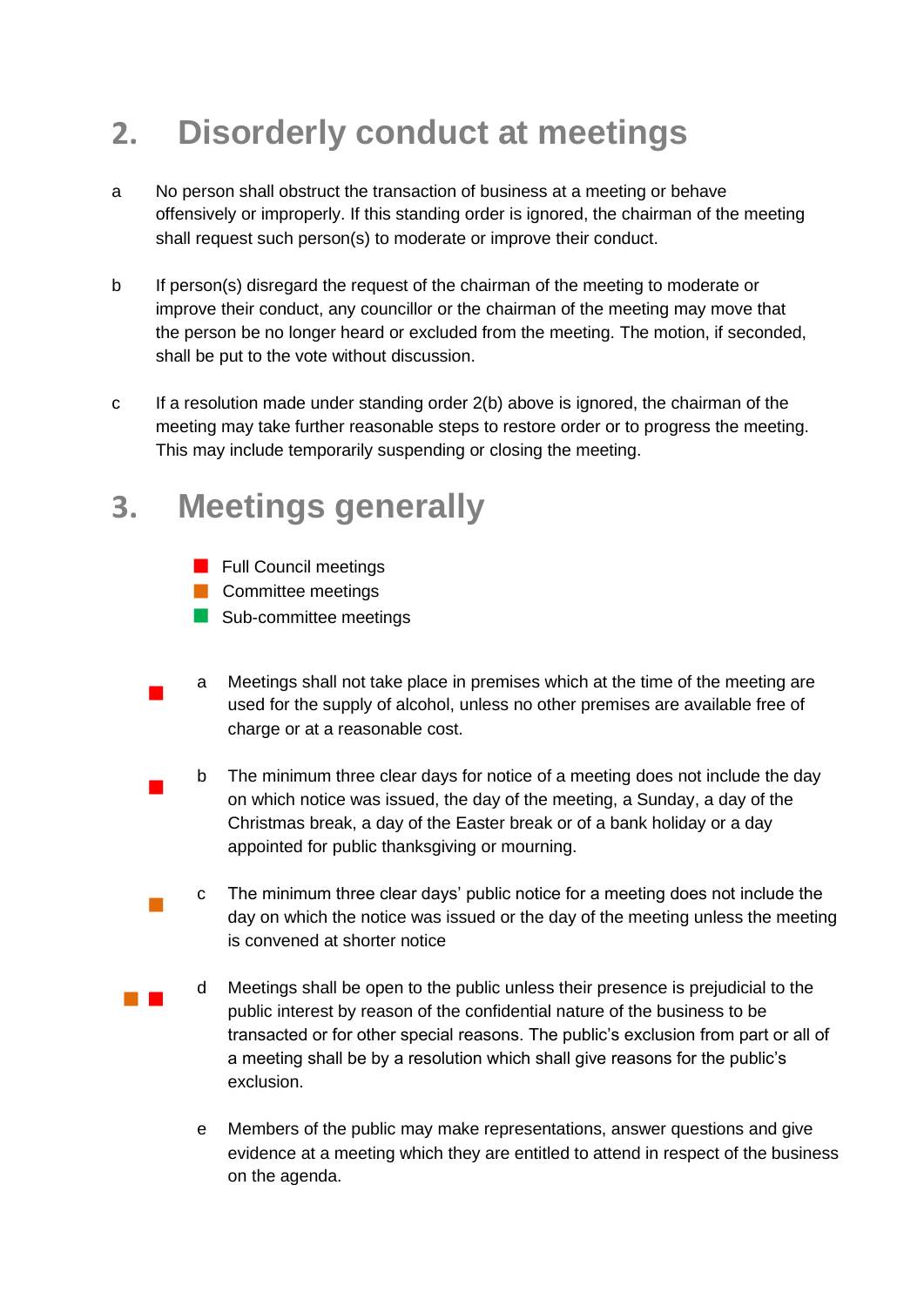- f The period of time designated for public participation at a meeting in accordance with standing order 3(e) above shall not exceed 15 minutes in total unless directed by the chairman of the meeting.
- g Subject to standing order 3(f) above, a member of the public shall not speak for more than 10 minutes.
- h In accordance with standing order 3(e) above, a question shall not require a response at the meeting nor start a debate on the question. The chairman of the meeting may direct that a written or oral response be given.
- i A person shall raise his hand when requesting to speak.

 $\mathcal{L}_{\mathcal{A}}$ 

 $\blacksquare$ 

 $\blacksquare$ 

- j A person who speaks at a meeting shall direct his comments to the chairman of the meeting.
- k Only one person is permitted to speak at a time. If more than one person wants to speak, the chairman of the meeting shall direct the order of speaking.
- l Filming, recording and the taking of photographs at meetings open to the public is permitted along with the use of social networking website to communicate what is happening in meetings. To enable all present to be fully informed, anyone proposing to film, record or take photographs of a formal meeting of the Council is requested to notify the Clerk to the Council before the start of the meeting and to provide their name and contact details. l
	- m The press shall be provided with reasonable facilities for the taking of their report of all or part of a meeting at which they are entitled to be present.
	- n Subject to standing orders which indicate otherwise, anything authorised or required to be done by, to or before the Chairman of the Council may in his absence be done by, to or before the Vice-Chairman of the Council (if any).
	- o The Chairman, if present, shall preside at a meeting. If the Chairman is absent from a meeting, the Vice-Chairman, if present, shall preside. If both the Chairman and the Vice-Chairman are absent from a meeting, a councillor as chosen by the councillors present at the meeting shall preside at the meeting.
- and the state p Subject to a meeting being quorate, all questions at a meeting shall be decided by a majority of the councillors or councillors with voting rights present and voting.
- and the first q The chairman of a meeting may give an original vote on any matter put to the vote, and in the case of an equality of votes may exercise his casting vote whether or not he gave an original vote. *See standing orders 5(i) and (j) below for the different rules that apply in the election of the Chairman of the Council at the annual meeting of the council.*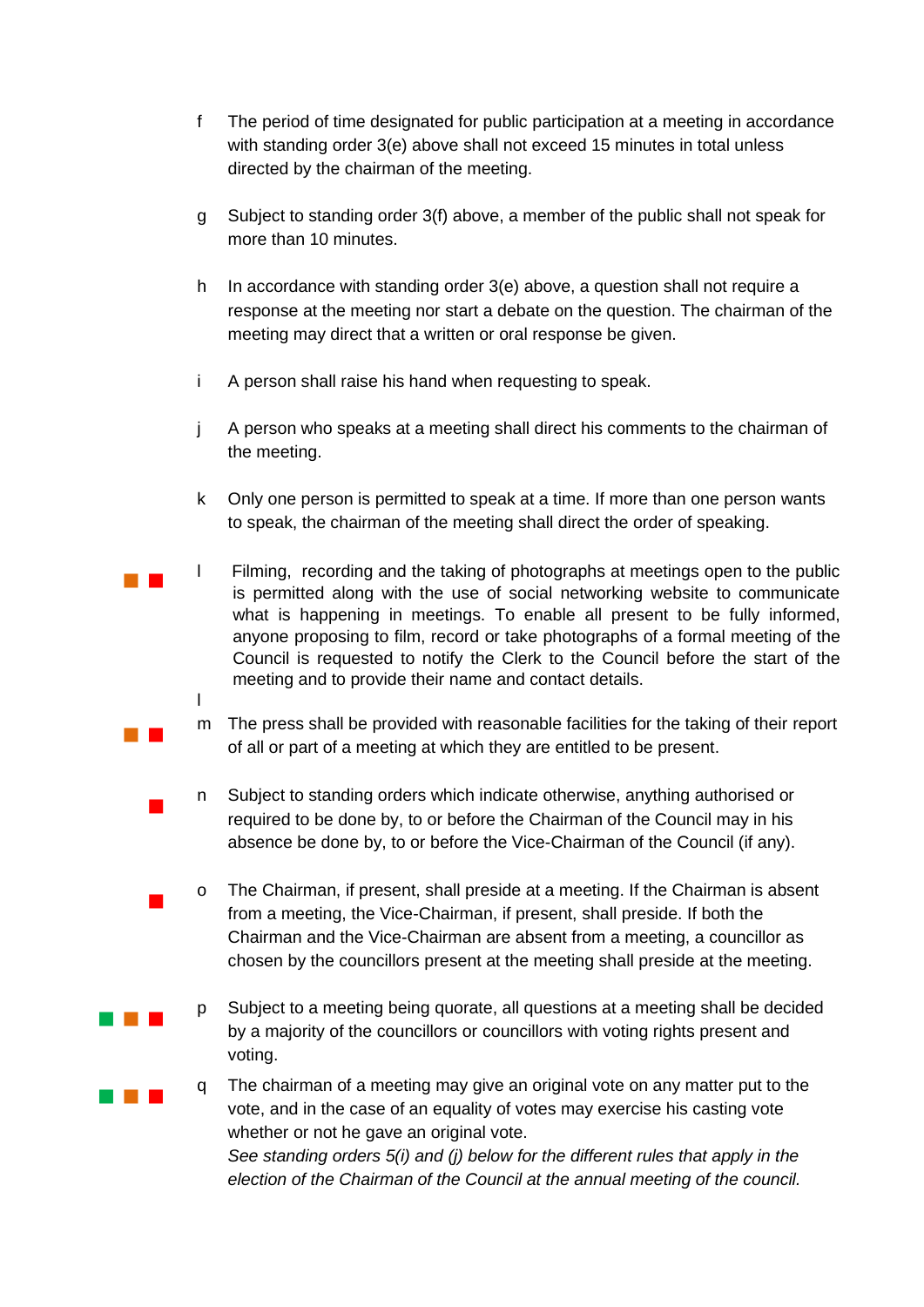- r Unless standing orders provide otherwise, voting on a question shall be by a show of hands. At the request of a councillor, the voting on any question shall be recorded so as to show whether each councillor present and voting gave his vote for or against that question. Such a request shall be made before moving on to the next item of business on the agenda.
- s The minutes of a meeting shall include an accurate record of the following:
	- i. the time and place of the meeting;
	- ii. the names of councillors present and absent;
	- iii. interests that have been declared by councillors and non-councillors with voting rights;
	- iv. whether a councillor or non-councillor with voting rights left the meeting when matters that they held interests in were being considered;
	- v. if there was a public participation session; and
	- vi. the resolutions made.

**Contract Contract** t A councillor or a non-councillor with voting rights who has a disclosable pecuniary interest or another interest as set out in the council's code of conduct in a matter being considered at a meeting is subject to statutory limitations or restrictions under the code on his right to participate and vote on that matter.

> u No business may be transacted at a meeting unless at least one-third of the whole number of members of the council are present and in no case shall the quorum of a meeting be less than three. *See standing order 4d(viii) below for the quorum of a committee or sub-*

*committee meeting.* 

 $\mathcal{L}_{\mathcal{A}}$ 

- a kacamatan ing Kabupatén Kabupatén v If a meeting is or becomes inquorate no business shall be transacted and the meeting shall be closed. The business on the agenda for the meeting shall be adjourned to another meeting.
	- w A meeting shall not exceed a period of 2 hours.

#### **4. Committees and sub-committees**

- a Unless the council determines otherwise, a committee may appoint a sub-committee whose terms of reference and members shall be determined by the committee.
- b The members of a committee may include non-councillors unless it is a committee which regulates and controls the finances of the council.
- c Unless the council determines otherwise, all the members of an advisory committee and a sub-committee of the advisory committee may be non-councillors.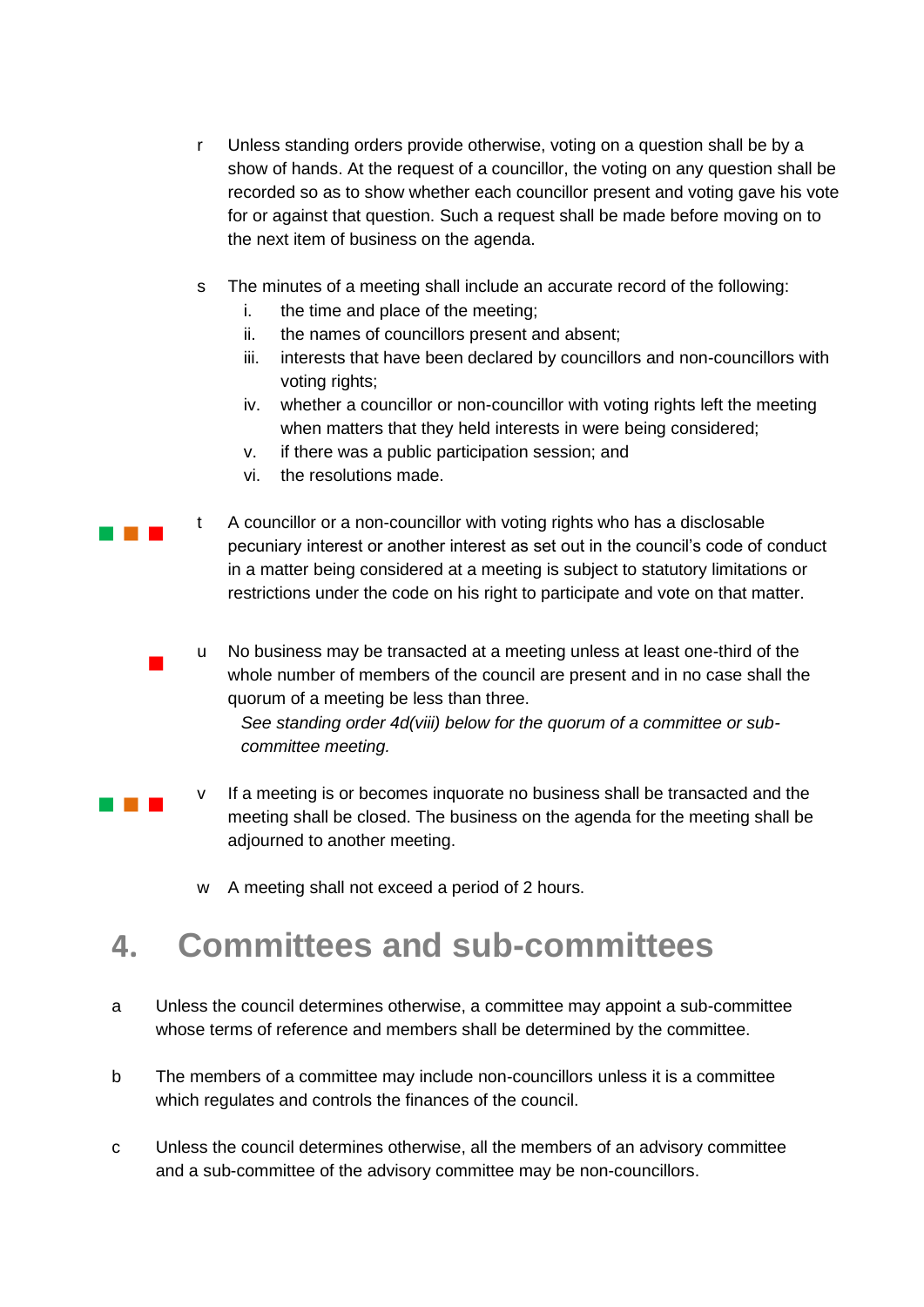- d The council may appoint standing committees or other committees as may be necessary, and:
	- i. shall determine their terms of reference;
	- ii. shall permit a committee to determine the number and time of its meetings up until the date of the next annual meeting of full council;
	- iii. shall, subject to standing orders 4(b) and (c) above, appoint and determine the terms of office of members of such a committee;
	- iv. shall permit a committee, to appoint its own chairman at the first meeting of the committee;
	- v. shall determine if the public may participate at a meeting of a committee;
	- vi. shall determine if the public and press are permitted to attend the meetings of a sub-committee and also the advance public notice requirements, if any, required for the meetings of a sub-committee;
	- vii. shall determine if the public may participate at a meeting of a sub-committee that they are permitted to attend; and
	- viii. may dissolve a committee.

## **5. Ordinary council meetings**

- a In an election year, the annual meeting of the council shall be held on or within 14 days following the day on which the new councillors elected take office.
- b In a year which is not an election year, the annual meeting of a council shall be held on such day in May as the council may direct.
- c If no other time is fixed, the annual meeting of the council shall take place at 6pm.
- d In addition to the annual meeting of the council, at least three other ordinary meetings shall be held in each year on such dates and times as the council directs.
- e The first business conducted at the annual meeting of the council shall be the election of the Chairman and Vice-Chairman (if any) of the Council.
- f The Chairman of the Council, unless he has resigned or becomes disqualified, shall continue in office and preside at the annual meeting until his successor is elected at the next annual meeting of the council. A Chairman shall remain in office for a continuous period of no more than 5 years.
- g The Vice-Chairman of the Council, if any, unless he resigns or becomes disqualified, shall hold office until immediately after the election of the Chairman of the Council at the next annual meeting of the council.
- h In an election year, if the current Chairman of the Council has not been re-elected as a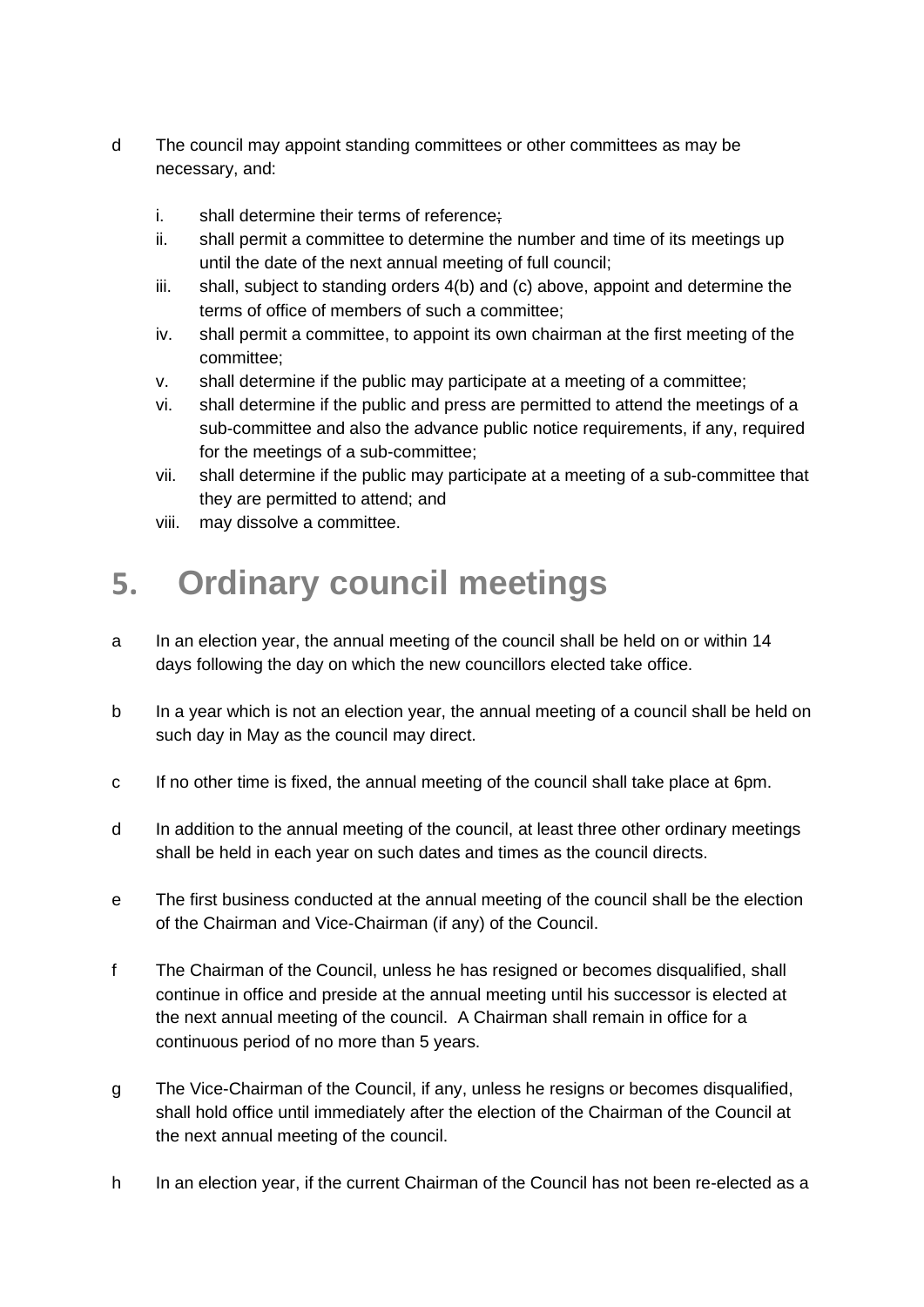member of the council, he shall preside at the meeting until a successor Chairman of the Council has been elected. The current Chairman of the Council shall not have an original vote in respect of the election of the new Chairman of the Council but must give a casting vote in the case of an equality of votes.

- i In an election year, if the current Chairman of the Council has been re-elected as a member of the council, he shall preside at the meeting until a new Chairman of the Council has been elected. He may exercise an original vote in respect of the election of the new Chairman of the Council and must give a casting vote in the case of an equality of votes.
- j Following the election of the Chairman of the Council and Vice-Chairman (if any) of the Council at the annual meeting of the council, the business of the annual meeting shall include:
	- i. In an election year, delivery by the Chairman of the Council and councillors of their acceptance of office forms unless the council resolves for this to be done at a later date. In a year which is not an election year, delivery by the Chairman of the Council of his acceptance of office form unless the council resolves for this to be done at a later date;
	- ii. Confirmation of the accuracy of the minutes of the last meeting of the council;
	- iii. Receipt of the minutes of the last meeting of a committee;
	- iv. Consideration of the recommendations made by a committee;
	- v. Review of delegation arrangements to committees, sub-committees, staff and other local authorities;
	- vi. Review of the terms of reference for committees;
	- vii. Appointment of members to existing committees;
	- viii. Appointment of any new committees in accordance with standing order 4 above;
	- ix. Review and adoption of appropriate standing orders and financial regulations;
	- x. Review of arrangements, including any charters and agency agreements, with other local authorities and review of contributions made to expenditure incurred by other local authorities;
	- xi. Review of representation on or work with external bodies and arrangements for reporting back;
	- xii. In an election year, to make arrangements with a view to the council becoming eligible to exercise the general power of competence in the future;
	- xiii. Review of inventory of land and assets including buildings and office equipment;
	- xiv. Confirmation of arrangements for insurance cover in respect of all insured risks;
	- xv. Review of the council's and/or staff subscriptions to other bodies;
	- xvi. Review of the council's complaints procedure;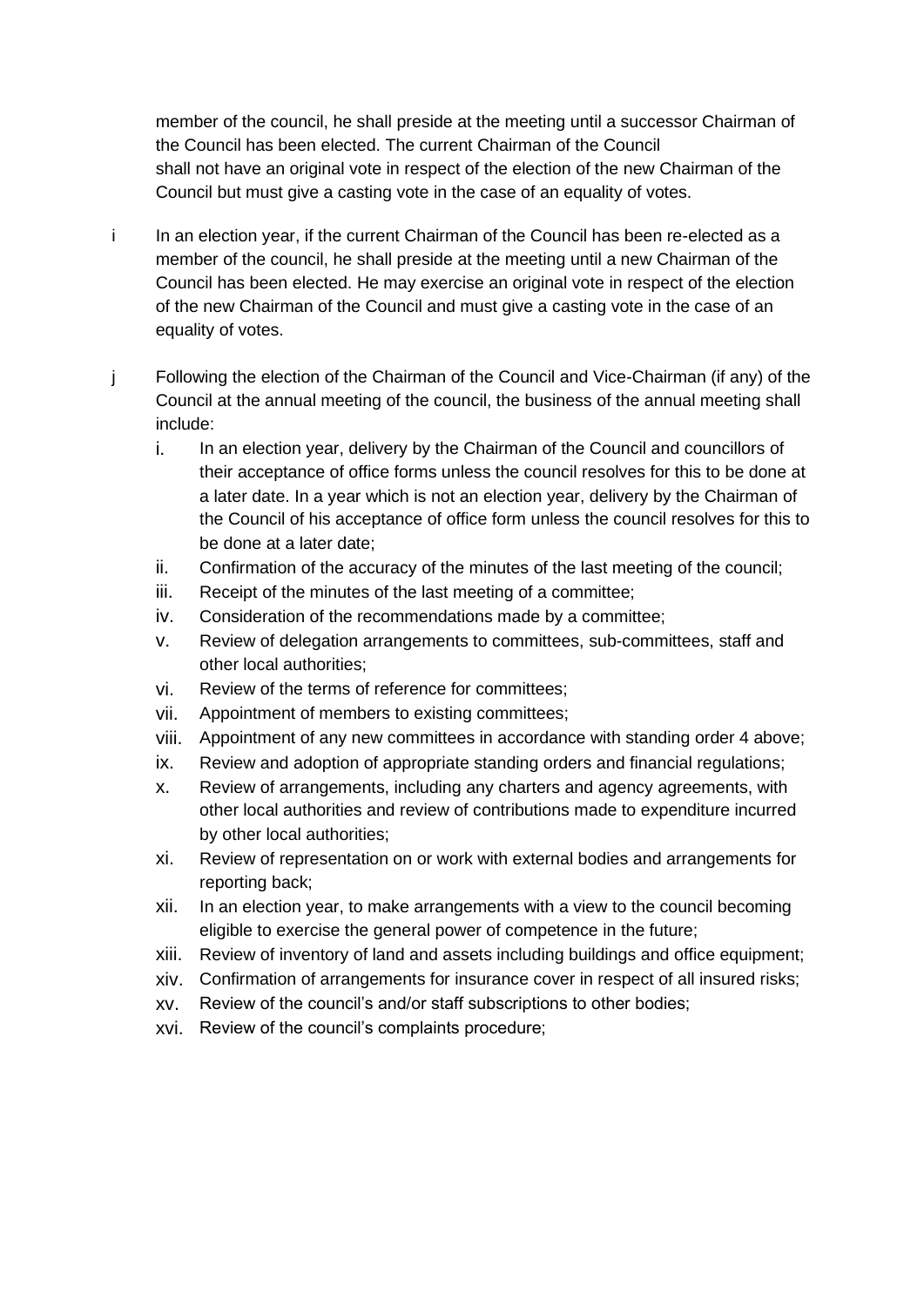- xvii. Review of the council's procedures for handling requests made under the Freedom of Information Act 2000 and the Data Protection Act 1998;
- xviii. Review of the council's policy for dealing with the press/media;
- xix. Review all other policies and procedures that the council may have in place;
- xx. Review the councils risk assessment as detailed in Financial Regulations; and
- xxi. Determining the time and place of ordinary meetings of the full council up to and including the next annual meeting of full council.

#### **6. Extraordinary meetings of the council and committees and sub-committees**

- a The Chairman of the Council may convene an extraordinary meeting of the council at any time.
- b If the Chairman of the Council does not or refuses to call an extraordinary meeting of the council within seven days of having been requested in writing to do so by four councillors, any four councillors may convene an extraordinary meeting of the council. The public notice giving the time, place and agenda for such a meeting must be signed by the two councillors.
- c The chairman of a committee may convene an extraordinary meeting of the committee at any time.
- d If the chairman of a committee does not or refuses to call an extraordinary meeting within 7 days of having been requested by to do so by 2 members of the committee, any 2 members of the committee may convene an extraordinary meeting of a committee.

#### **7. Previous resolutions**

- a A resolution shall not be reversed within six months except either by a special motion, which requires written notice by at least 4 councillors to be given to the Proper Officer in accordance with standing order 9 below, or by a motion moved in pursuance of the recommendation of a committee or a sub-committee.
- b When a motion moved pursuant to standing order 7(a) above has been disposed of, no similar motion may be moved within a further six months.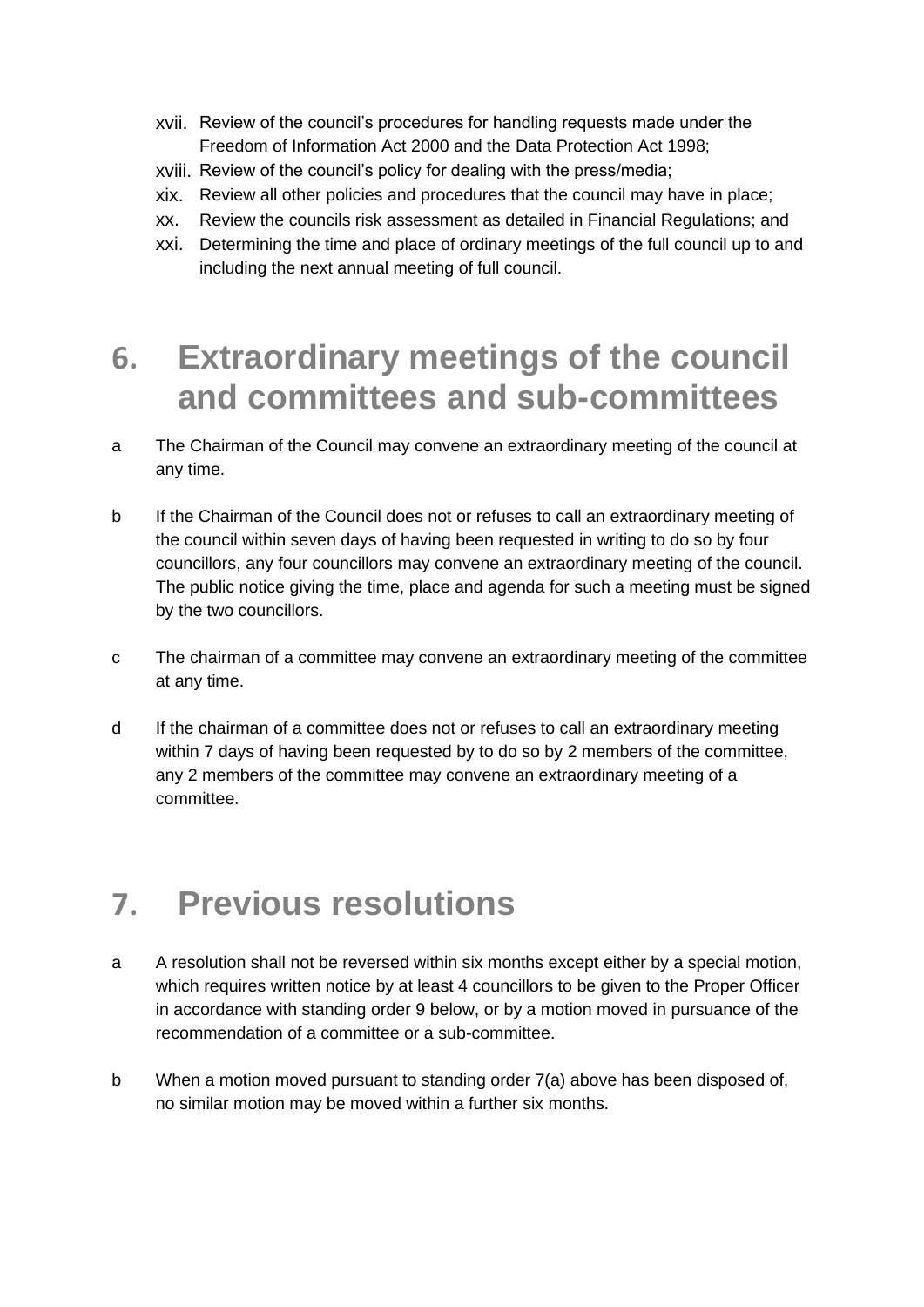#### **8. Voting on appointments**

a Where more than two persons have been nominated for a position to be filled by the council and none of those persons has received an absolute majority of votes in their favour, the name of the person having the least number of votes shall be struck off the list and a fresh vote taken. This process shall continue until a majority of votes is given in favour of one person. A tie in votes may be settled by the casting vote exercisable by the chairman of the meeting.

#### **9. Motions for a meeting that require written notice to be given to the Proper Officer**

- a A motion shall relate to the responsibilities of the meeting which it is tabled for and in any event shall relate to the performance of the council's statutory functions, powers and obligations or an issue which specifically affects the council's area or its residents.
- b No motion may be moved at a meeting unless it is on the agenda and the mover has given written notice of its wording to the Proper Officer at least 6 clear days before the meeting. Clear days do not include the day of the notice or the day of the meeting.
- c The Proper Officer may, before including a motion on the agenda received in accordance with standing order 9(b) above, correct obvious grammatical or typographical errors in the wording of the motion.
- d If the Proper Officer considers the wording of a motion received in accordance with standing order 9(b) above is not clear in meaning, the motion shall be rejected until the mover of the motion resubmits it in writing to the Proper Officer so that it can be understood at least 6 clear days before the meeting.
- e If the wording or subject of a proposed motion is considered improper, the Proper Officer shall consult with the chairman of the forthcoming meeting or, as the case may be, the councillors who have convened the meeting, to consider whether the motion shall be included in the agenda or rejected.
- f Subject to standing order 9(e) above, the decision of the Proper Officer as to whether or not to include the motion on the agenda shall be final.
- g Motions received shall be recorded in a book for that purpose and numbered in the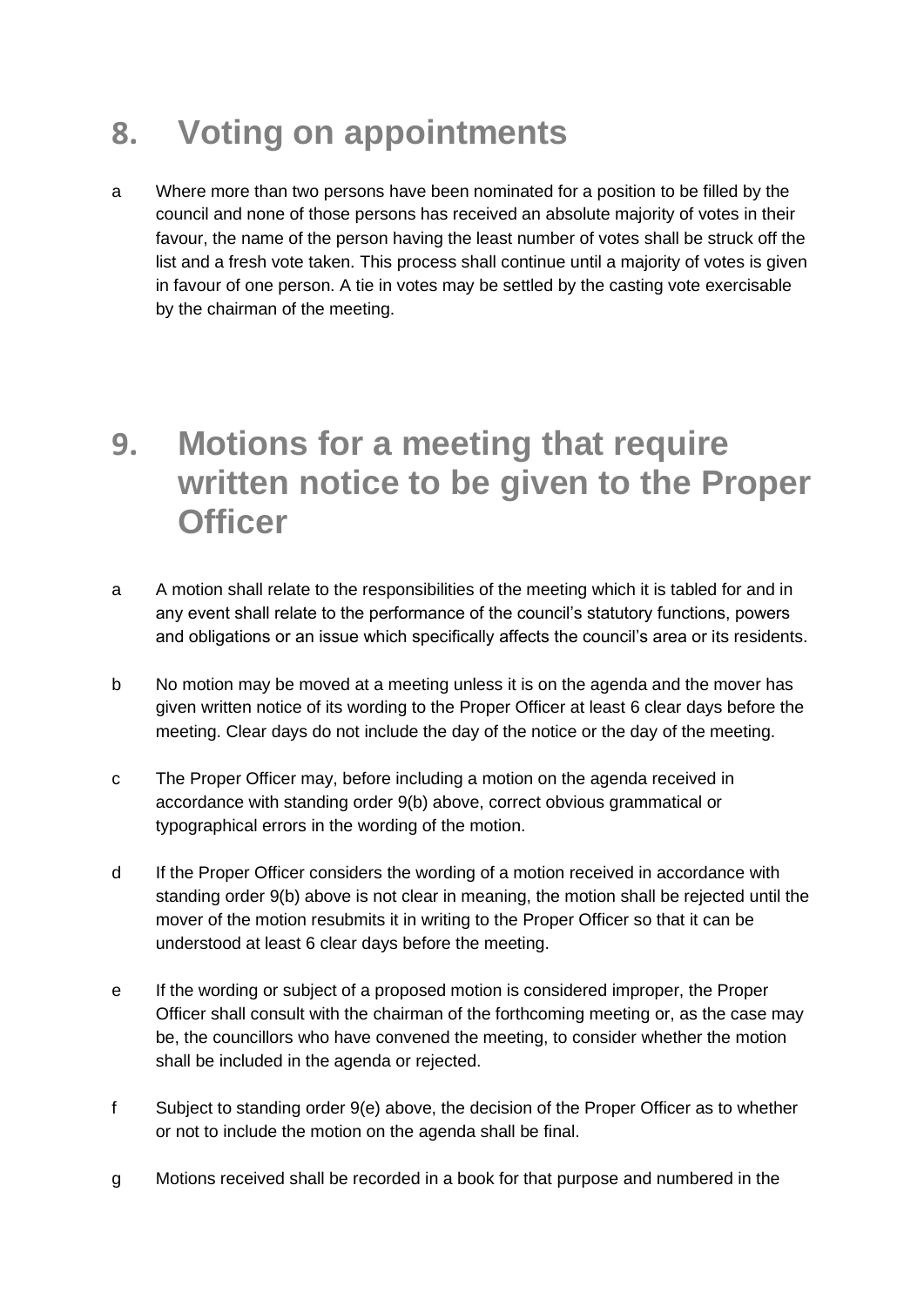order that they are received.

h Motions rejected shall be recorded in a book for that purpose with an explanation by the Proper Officer for their rejection.

#### **10. Motions at a meeting that do not require written notice**

- a The following motions may be moved at a meeting without written notice to the Proper Officer;
	- i. to correct an inaccuracy in the draft minutes of a meeting;
	- ii. to move to a vote;
	- iii. to defer consideration of a motion;
	- iv. to refer a motion to a particular committee or sub-committee;
	- v. to appoint a person to preside at a meeting;
	- vi. to change the order of business on the agenda;
	- vii. to proceed to the next business on the agenda;
	- viii. to require a written report;
	- ix. to appoint a committee or sub-committee and their members;
	- x. to extend the time limits for speaking;
	- xi. to exclude the press and public from a meeting in respect of confidential or sensitive information which is prejudicial to the public interest;
	- xii. to not hear further from a councillor or a member of the public;
	- xiii. to exclude a councillor or member of the public for disorderly conduct;
	- xiv. to temporarily suspend the meeting;
	- xv. to suspend a particular standing order (unless it reflects mandatory statutory requirements):
	- xvi. to adjourn the meeting; or
	- xvii. to close a meeting.

# **11. Handling confidential or sensitive information**

- a The agenda, papers that support the agenda and the minutes of a meeting shall not disclose or otherwise undermine confidential or sensitive information which for special reasons would not be in the public interest.
- b Councillors and staff shall not disclose confidential or sensitive information which for special reasons would not be in the public interest.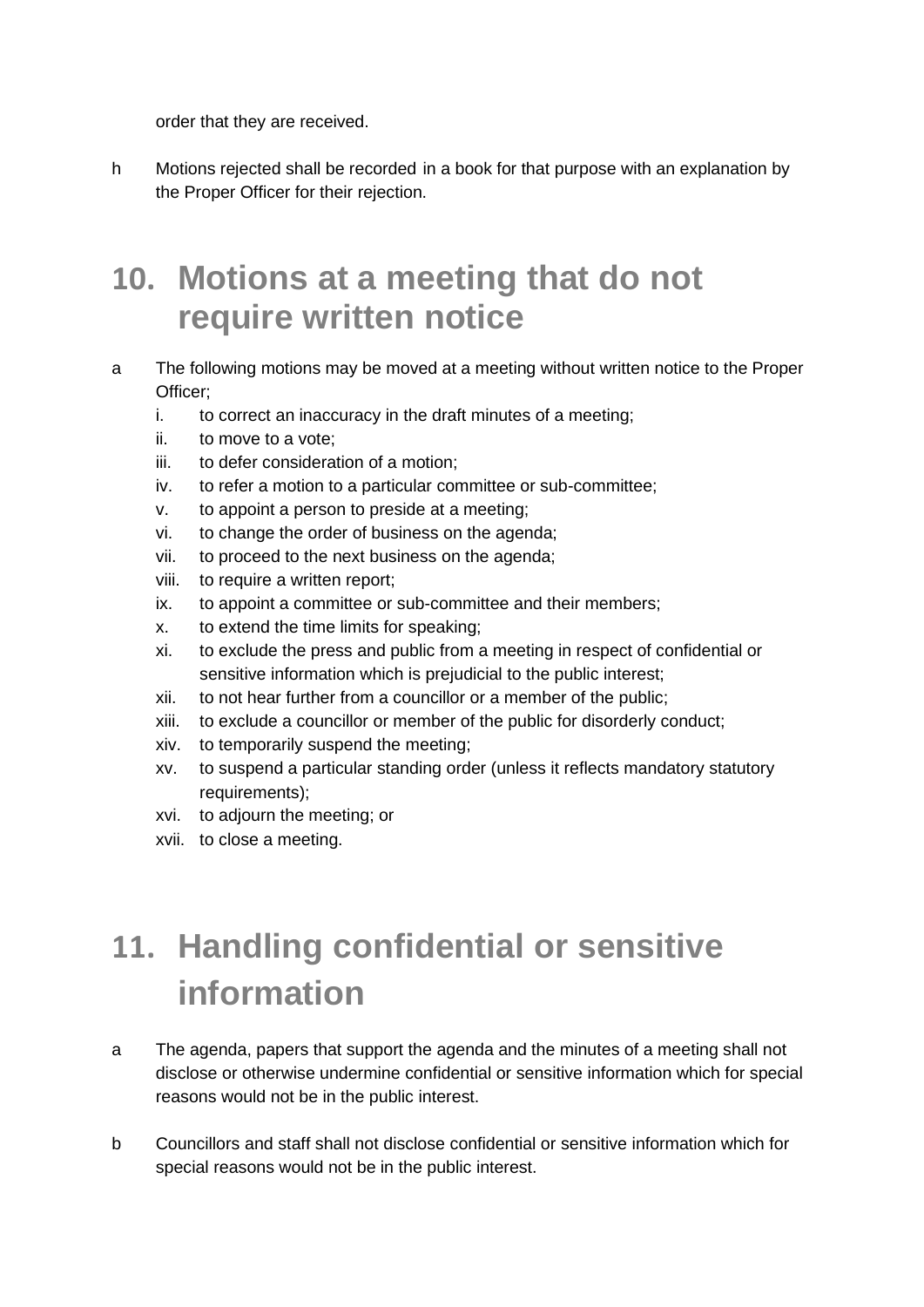#### **12. Draft minutes**

- a If the draft minutes of a preceding meeting have been served on councillors with the agenda to attend the meeting at which they are due to be approved for accuracy, they shall be taken as read.
- b There shall be no discussion about the draft minutes of a preceding meeting except in relation to their accuracy. A motion to correct an inaccuracy in the draft minutes shall be moved in accordance with standing order 10(a)(i) above.
- c The accuracy of draft minutes, including any amendment(s) made to them, shall be confirmed by resolution and shall be signed by the chairman of the meeting and stand as an accurate record of the meeting to which the minutes relate.
- d If the chairman of the meeting does not consider the minutes to be an accurate record of the meeting to which they relate, he shall sign the minutes and include a paragraph in the following terms or to the same effect:

"The chairman of this meeting does not believe that the minutes of the meeting of the ( ) held on [date] in respect of ( ) were a correct record but his view was not upheld by the meeting and the minutes are confirmed as an accurate record of the proceedings."

e Upon a resolution which confirms the accuracy of the minutes of a meeting, the draft minutes or recordings of the meeting for which approved minutes exist shall be destroyed.

#### **13. Code of conduct and dispensations**

*See also standing order 3(t) above.*

- a All councillors and non-councillors with voting rights shall observe the code of conduct adopted by the council.
- b Unless he has been granted a dispensation, a councillor or non-councillor with voting rights shall withdraw from a meeting when it is considering a matter in which he has a disclosable pecuniary interest. He may return to the meeting after it has considered the matter in which he had the interest.
- c Unless he has been granted a dispensation, a councillor or non-councillor with voting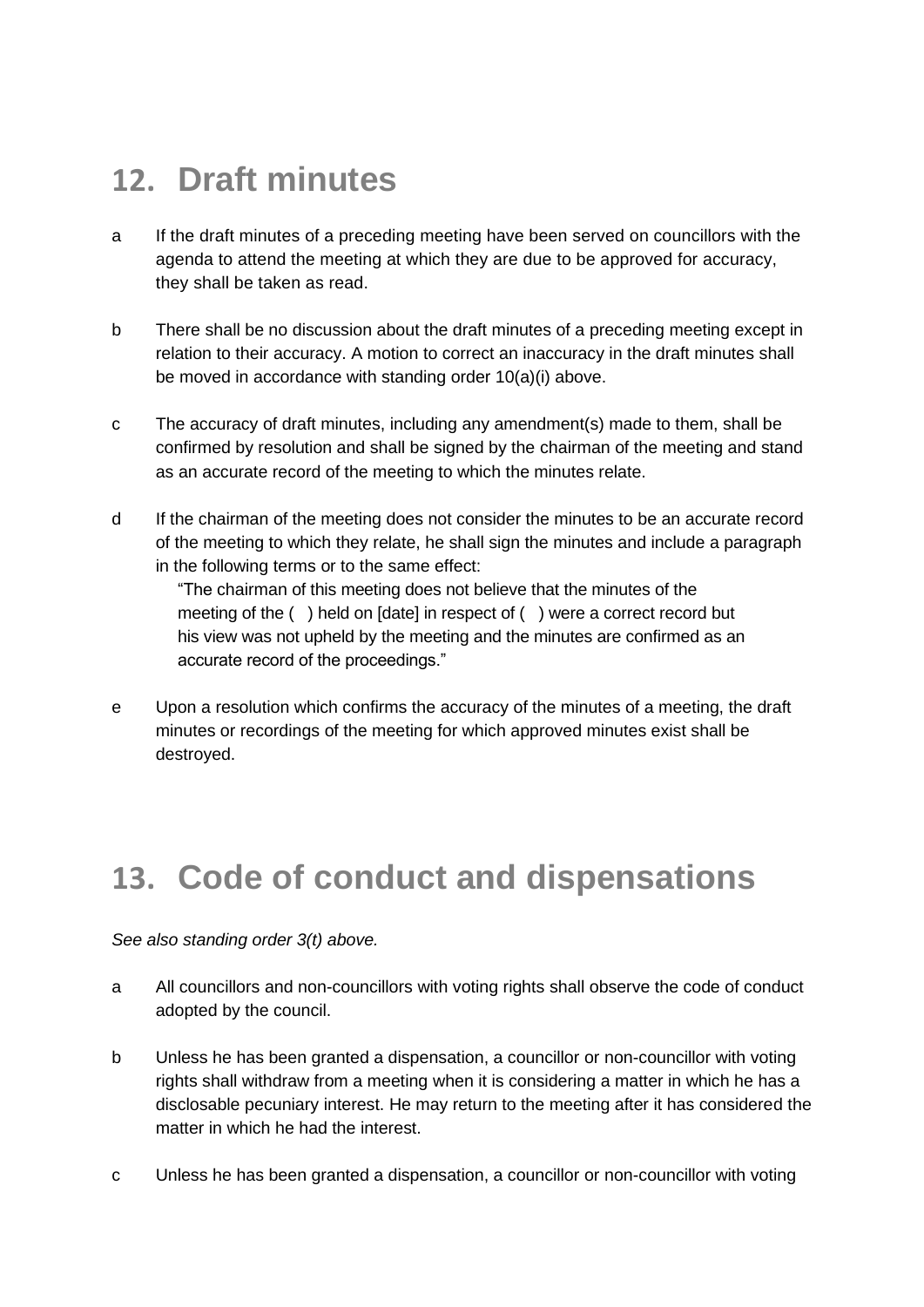rights shall withdraw from a meeting when it is considering a matter in which he has another interest if so required by the council's code of conduct. He may return to the meeting after it has considered the matter in which he had the interest.

- d Dispensation requests shall be in writing and submitted to the Proper Officer as soon as possible before the meeting, or failing that, at the start of the meeting for which the dispensation is required.
- e A decision as to whether to grant a dispensation shall be made by the Proper Officer and that decision is final.
- f A dispensation request shall confirm:
	- i. the description and the nature of the disclosable pecuniary interest or other interest to which the request for the dispensation relates;
	- ii. whether the dispensation is required to participate at a meeting in a discussion only or a discussion and a vote;
	- iii. the date of the meeting or the period (not exceeding four years) for which the dispensation is sought; and
	- iv. an explanation as to why the dispensation is sought.
- g Subject to standing orders 13(d) and (f) above, dispensations requests shall be considered by the Proper Officer before the meeting or, if this is not possible, at the start of the meeting for which the dispensation is.
- h A dispensation may be granted in accordance with standing order 13(e) above if having regard to all relevant circumstances the following applies:
	- i. without the dispensation the number of persons prohibited from participating in the particular business would be so great a proportion of the meeting transacting the business as to impede the transaction of the business or
	- ii. granting the dispensation is in the interests of persons living in the council's area or
	- iii. it is otherwise appropriate to grant a dispensation.

## **14. Code of conduct complaints**

- a Upon notification by the District that it is dealing with a complaint that a councillor or non-councillor with voting rights has breached the council's code of conduct, the Proper Officer shall, subject to standing order 11 above, report this to the council.
- b Where the notification in standing order 14(a) above relates to a complaint made by the Proper Officer, the Proper Officer shall notify the Chairman of Council of this fact, and the Chairman shall nominate another staff member to assume the duties of the Proper Officer in relation to the complaint until it has been determined and the council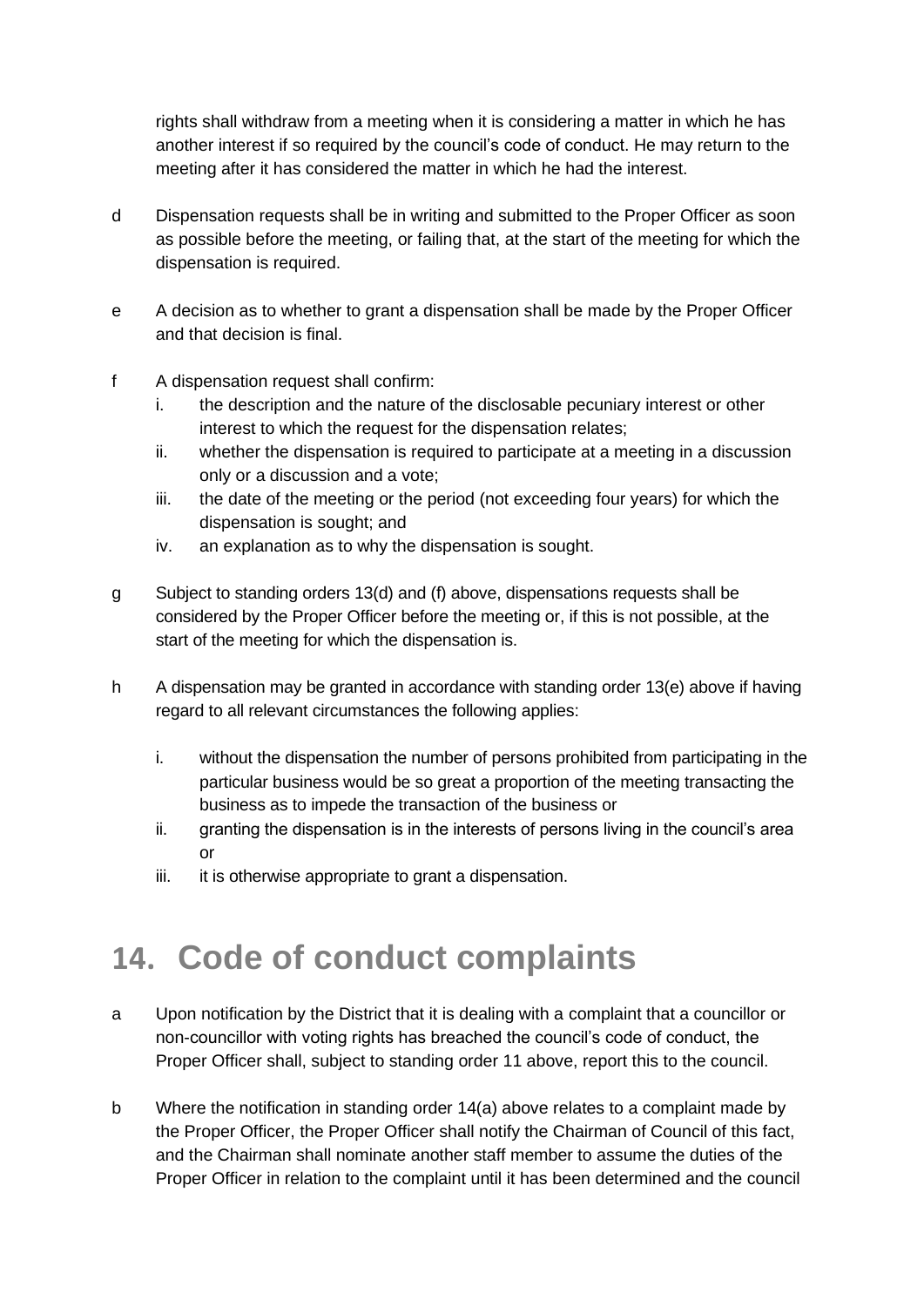has agreed what action, if any, to take in accordance with standing order 14(d) below.

- c The council may:
	- i. provide information or evidence where such disclosure is necessary to progress an investigation of the complaint or is required by law;
	- ii. seek information relevant to the complaint from the person or body with statutory responsibility for investigation of the matter;
- d Upon notification by the District or Unitary Council that a councillor or non-councillor with voting rights has breached the council's code of conduct, the council shall consider what, if any, action to take against him. Such action excludes disqualification or suspension from office.

#### **15. Proper Officer**

- a The Proper Officer shall be either (i) the clerk or (ii) other staff member(s) nominated by the council to undertake the work of the Proper Officer when the Proper Officer is absent.
- b The Proper Officer shall:
	- i. at least three clear days before a meeting of the council, a committee and a subcommittee serve on councillors, by delivery or post at their residences, a signed summons confirming the time, place and the agenda. *See standing order 3(b) above for the meaning of clear days for a meeting of a full council and standing order 3 (c) above for a meeting of a committee.*
	- ii. give public notice of the time, place and agenda at least three clear days before a meeting of the council or a meeting of a committee or a sub-committee (provided that the public notice with agenda of an extraordinary meeting of the council convened by councillors is signed by them); *See standing order 3(b) above for the meaning of clear days for a meeting of a full council and standing order 3(c) above for a meeting of a committee.*
	- iii. subject to standing order 9 above, include on the agenda all motions in the order received unless a councillor has given written notice at least 1 day before the meeting confirming his withdrawal of it;
	- iv. convene a meeting of full council for the election of a new Chairman of the Council, occasioned by a casual vacancy in his office;
	- v. facilitate inspection of the minute book by local government electors;
	- vi. receive and retain copies of byelaws made by other local authorities;
	- vii. retain acceptance of office forms from councillors;
	- viii. retain a copy of every councillor's register of interests;
	- ix. assist with responding to requests made under the Freedom of Information Act 2000 and Data Protection Act 1998, in accordance with and subject to the council's policies and procedures relating to the same;
	- x. receive and send general correspondence and notices on behalf of the council except where there is a resolution to the contrary;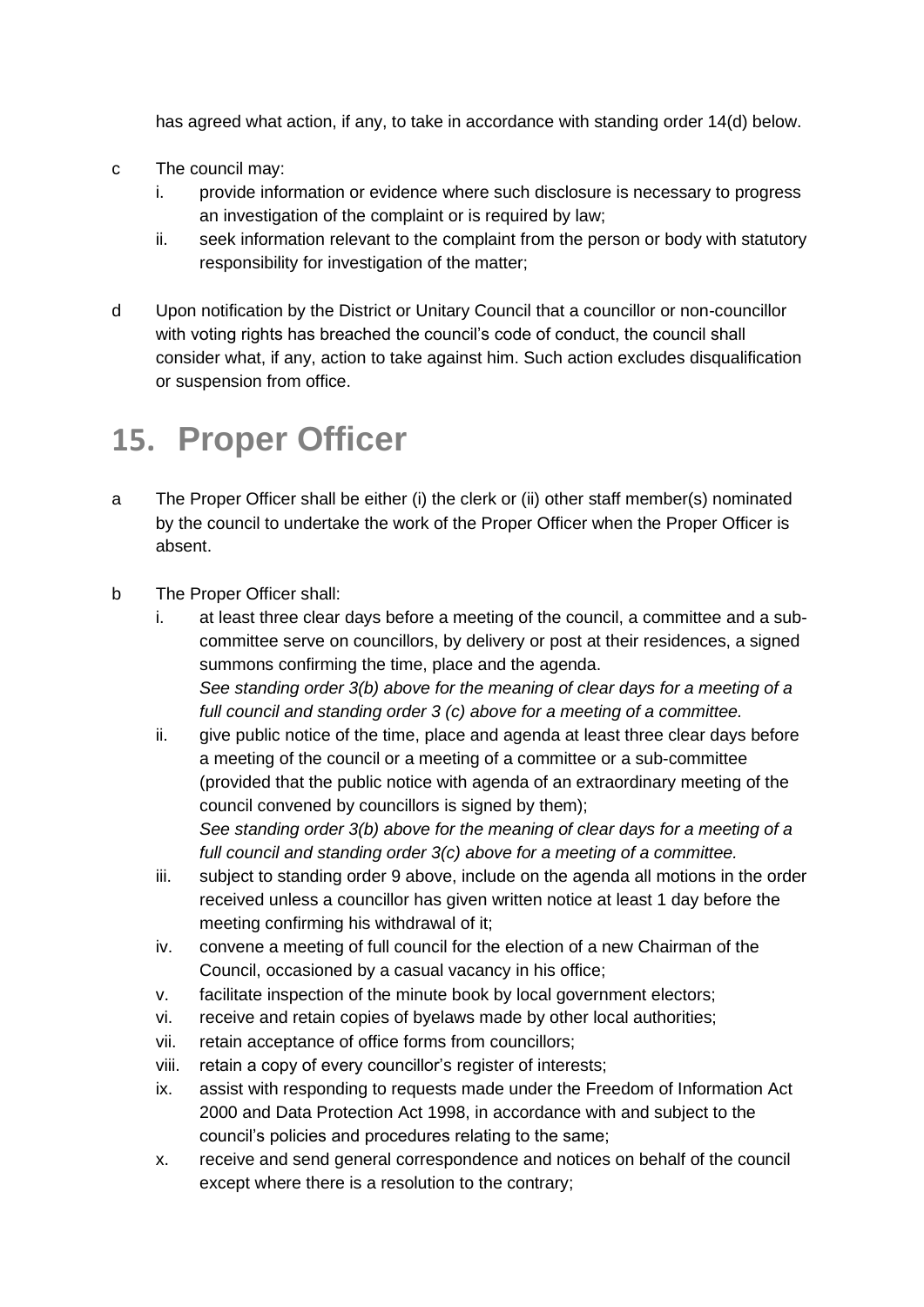- xi. manage the organisation, storage of, access to and destruction of information held by the council in paper and electronic form;
- xii. arrange for legal deeds to be executed; *See also standing order 22 below.*
- xiii. arrange or manage the prompt authorisation, approval, and instruction regarding any payments to be made by the council in accordance with the council's financial regulations;
- xiv. record every planning application notified to the council and the council's response to the local planning authority in a book for such purpose;
- xv. refer a planning application received by the council to the Chairman or in his absence Vice-Chairman (if any) of the Planning Committee within two working days of receipt to facilitate an extraordinary meeting if the nature of a planning application requires consideration before the next ordinary meeting the Planning committee;
- xvi. manage access to information about the council via the publication scheme; and
- xvii. retain custody of the seal of the council (if any) which shall not be used without a resolution to that effect. *See also standing order 22 below.*

## **16. Responsible Financial Officer**

a The council shall appoint appropriate staff member(s) to undertake the work of the Responsible Financial Officer when the Responsible Financial Officer is absent.

## **17. Accounts and accounting statements**

- a "Proper practices" in standing orders refer to the most recent version of Governance and Accountability for Local Councils – a Practitioners' Guide (England)
- b All payments by the council shall be authorised, approved and paid in accordance with the law, proper practices and the council's financial regulations.
- c The Responsible Financial Officer shall supply to each councillor as soon as practicable after 30 June, 30 September and 31 December in each year a statement to summarise:
	- i. the council's receipts and payments for each quarter;
	- ii. the council's aggregate receipts and payments for the year to date;
	- iii. the balances held at the end of the quarter being reported

and which includes a comparison with the budget for the financial year and highlights any actual or potential overspends.

d As soon as possible after the financial year end at 31 March, the Responsible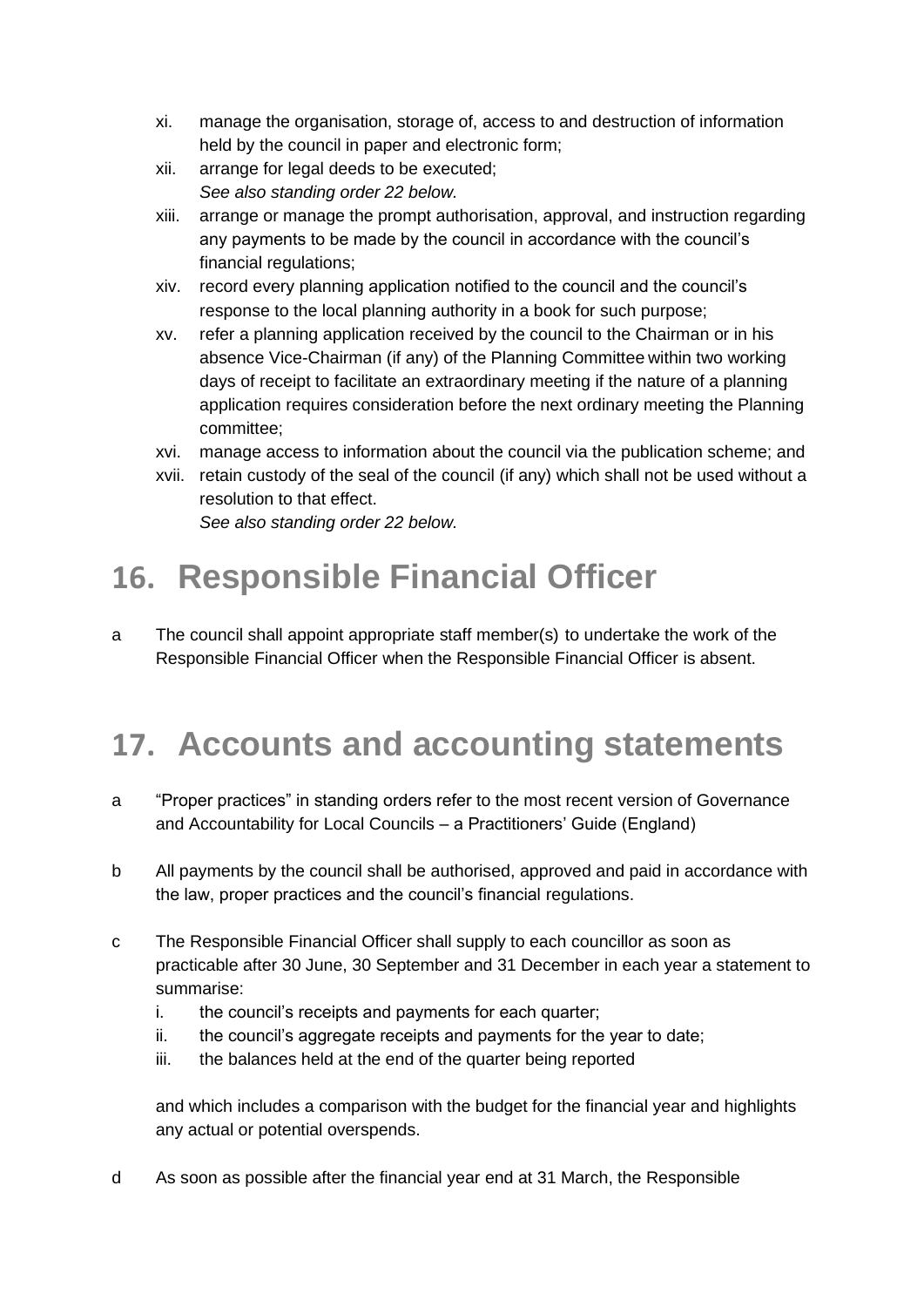Financial Officer shall provide:

- i. each councillor with a statement summarising the council's receipts and payments for the last quarter and the year to date for information; and
- ii. to the full council the accounting statements for the year in the form of Section 1 of the annual return, as required by proper practices, for consideration and approval.
- e The year end accounting statements shall be prepared in accordance with proper practices and applying the form of accounts determined by the council (receipts and payments, or income and expenditure) for a year to 31 March. A completed draft annual return shall be presented to each councillor before the end of the following month of May. The annual return of the council, which is subject to external audit, including the annual governance statement, shall be presented to council for consideration and formal approval before 30 June.

## **18. Financial controls and procurement**

- a The council shall consider and approve financial regulations drawn up by the Responsible Financial Officer, which shall include detailed arrangements in respect of the following:
	- i. the keeping of accounting records and systems of internal controls;
	- ii. the assessment and management of financial risks faced by the council;
	- iii. the work of the independent internal auditor in accordance with proper practices and the receipt of regular reports from the internal auditor, which shall be required at least annually;
	- iv. the inspection and copying by councillors and local electors of the council's accounts and/or orders of payments; and
	- v. whether contracts with an estimated value below £25,000 due to special circumstances are exempt from a tendering process or procurement exercise.
- b Financial regulations shall be reviewed regularly and at least annually for fitness of purpose.
- c A public contract regulated by the Public Contracts Regulations 2015 with an estimated value in excess of £25,000 but less than the relevant thresholds referred to in standing order 18(f) is subject to the "light touch" arrangements under Regulations109-114 of the Public Contracts Regulations 2015 unless it proposes to use an existing list of approved suppliers (framework agreement).
- d Subject to additional requirements in the financial regulations of the council, the tender process for contracts for the supply of goods, materials, services or the execution of works shall include, as a minimum, the following steps: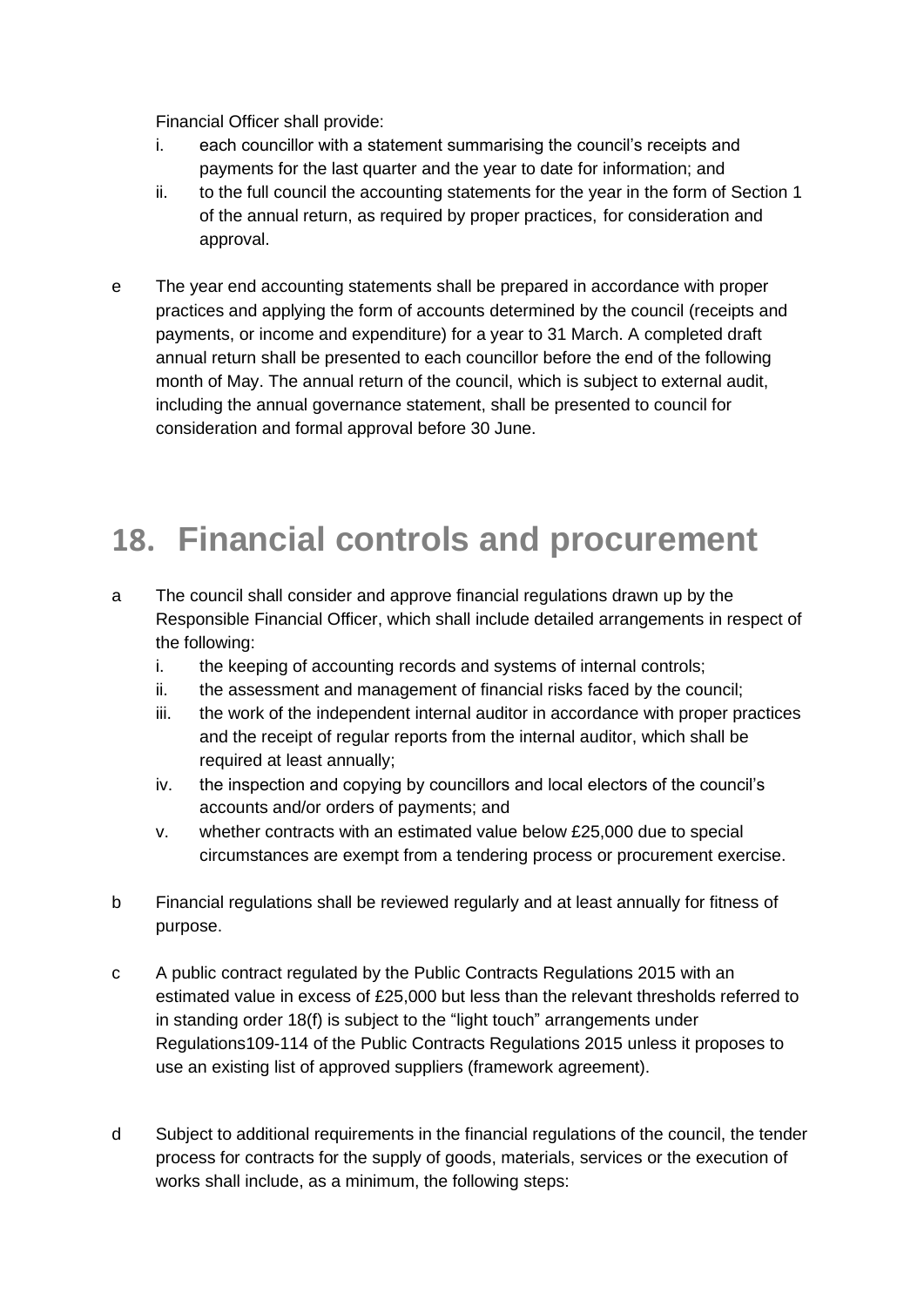- i. a specification for the goods, materials, services or the execution of works shall be drawn up;
- ii. an invitation to tender shall be drawn up to confirm (i) the council's specification (ii) the time, date and address for the submission of tenders (iii) the date of the council's written response to the tender and (iv) the prohibition on prospective contractors contacting councillors or staff to encourage or support their tender outside the prescribed process;
- iii. the invitation to tender shall be advertised in a local newspaper and in any other manner that is appropriate;
- iv. tenders are to be submitted in writing in a sealed marked envelope addressed to the Proper Officer;
- v. tenders shall be opened by the Proper Officer in the presence of at least two councillors after the deadline for submission of tenders has passed;
- vi. tenders are to be reported to and considered by the appropriate meeting of the council or a committee or sub-committee with delegated responsibility.
- e Neither the council, nor a committee or a sub-committee with delegated responsibility for considering tenders, is bound to accept the lowest value tender.
- f Where the value of a contract is likely to exceed the threshold specified by the Office of Government Commerce from time to time, the Council must consider whether the Public Contracts Regulations 2015 or the Utilities Contracts Regulations 2016 apply to the contract and, if either of those Regulations apply, the Council must comply with the procurement rules.

## **19. Handling staff matters**

- a Grievances will be dealt with in accordance with the full councils adopted policy and procedure'
- b A matter personal to a member of staff that is being considered by a meeting of council or the Personnel Committee is subject to standing order 11 above
- c If a meeting considers any matter personal to a Council employee, it shall not be considered until the Meeting has decided whether or not the press and public shall be excluded pursuant to standing order 1(i) above.
- d Any persons responsible for all or part of the management of Council employees shall keep written records of all meetings relating to their performance, and capabilities, grievance and disciplinary matters.
- e The Council shall keep written records relating to employees secure. All paper records shall be secured under lock and electronic records shall be password protected.
- f Records documenting reasons for an employee's absence due to ill health or details of a medical condition shall be made available only to those persons with responsibility for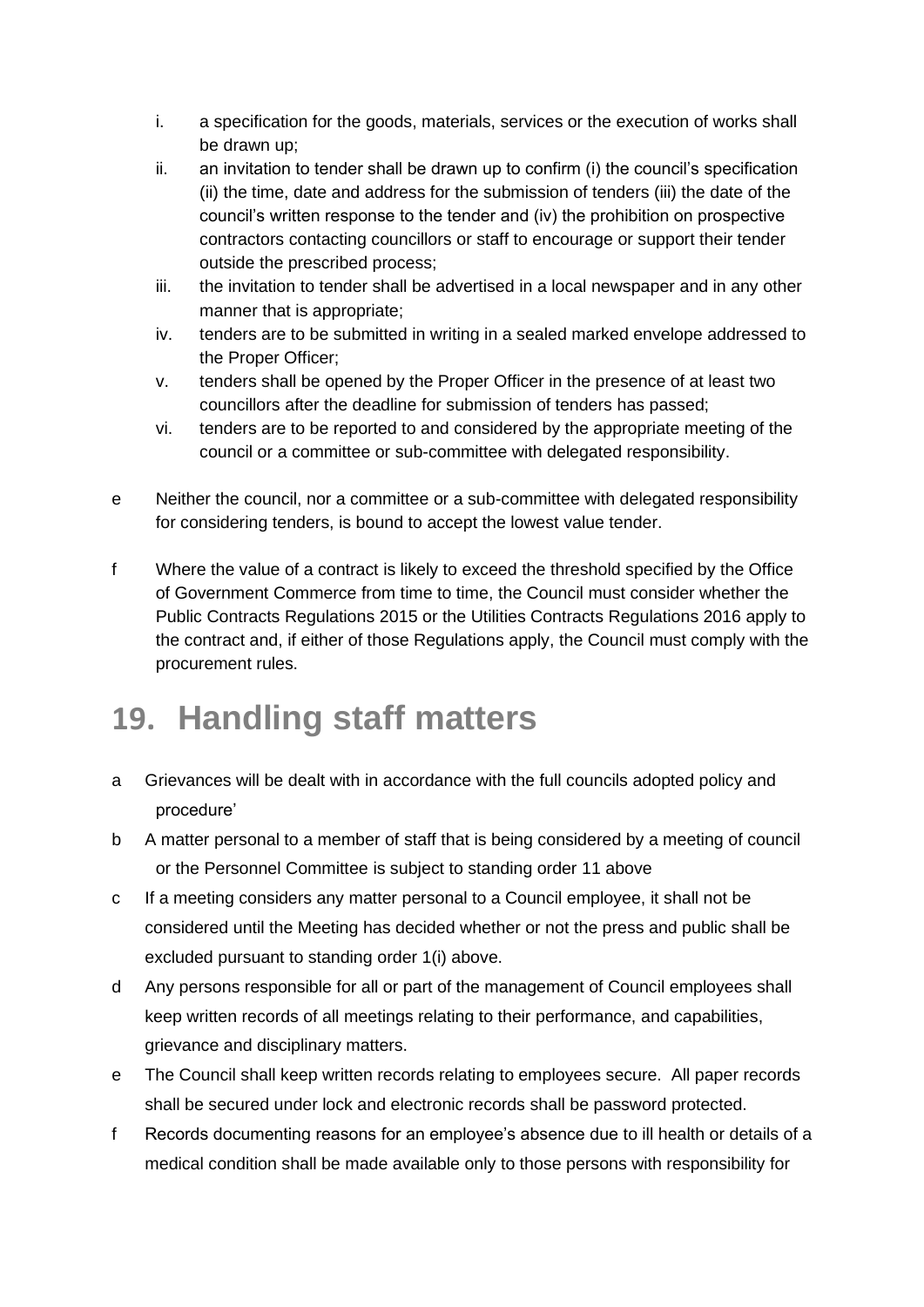the same.

- g Only persons with line management responsibilities shall have access to employee records referred to in standing orders 19(c) and (d) above if so justified.
- h Access and means of access by keys and/or computer passwords to records of employment referred to in standing order 19(c) and (d) above shall be provided only to the Clerk.

## **20. Requests for information**

- a Requests for information held by the council shall be handled in accordance with the council's policy in respect of handling requests under the Freedom of Information Act 2000 and the Data Protection Act 1998.
- b Correspondence from, and notices served by, the Information Commissioner shall be referred by the Proper Officer to the chairman of the Full Council. The full council shall have the power to do anything to facilitate compliance with the Freedom of Information Act 2000.

#### **21. Relations with the press/media**

a Requests from the press or other media for an oral or written comment or statement from the Council, its councillors or staff shall be handled in accordance with the Council's policy in respect of dealing with the press and/or other media.

## **22. Execution and sealing of legal deeds**

*See also standing orders 15(b)(xii) and (xvii) above.*

- a A legal deed shall not be executed on behalf of the council unless authorised by a resolution.
- b Subject to standing order 22(a) above, the council's common seal shall alone be used for sealing a deed required by law. It shall be applied by the Proper Officer in the presence of two councillors who shall sign the deed as witnesses. *The above is applicable to a council with a common seal.*